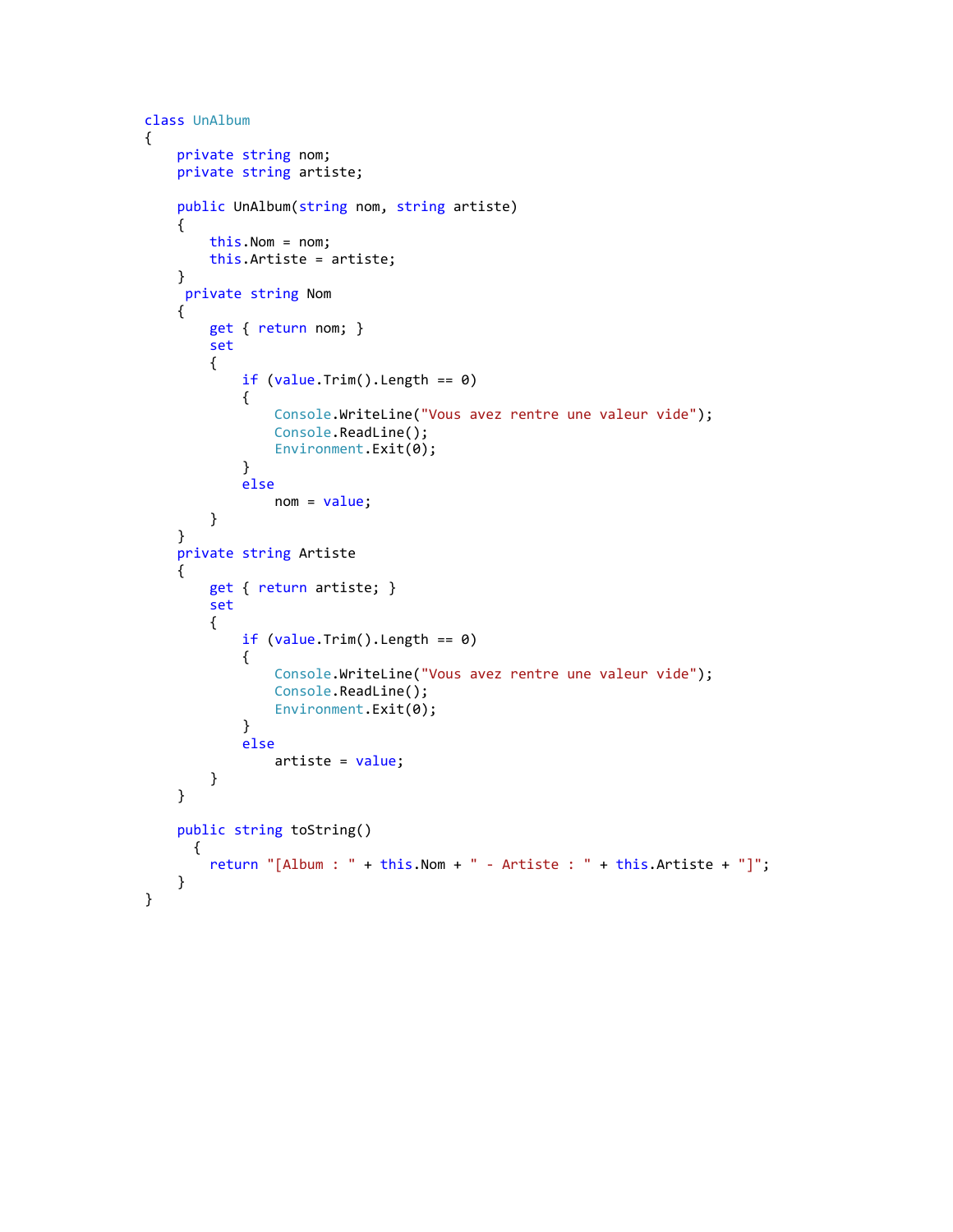```
 class Affichage
     {
         private UnAlbum[] album = new UnAlbum[30];
         private int nbAlbum;
         public Affichage()
         {
            nbAlbum = 0;
             bool quit = false;
             while (!quit)
\overline{\mathcal{L}}char choix = displayMenu();
                 switch (choix)
\overline{a} case '1':
                         nouvelAlbum();
                        break;
                     case '2':
                          afficherAlbum();
                         break;
                     case 'q':
                     case 'Q':
                         quit = true;
                         break;
 }
             }
         }
         private void nouvelAlbum()
         {
             Console.WriteLine("Nom de l'album : ");
            string nom = Console.ReadLine();
             Console.WriteLine("Nom de l'artiste : ");
            string artiste = Console.ReadLine();
            album[nbAlbum] = new UnAlbum(nom, artistic); nbAlbum++;
         }
         private void afficherAlbum()
         {
             for(int i=0; i< nbAlbum;i++)
                 Console.WriteLine("Album "+i.ToString()+ " "+ album[i].toString());
             Console.WriteLine("Vous avez " + nbAlbum + " album(s)");
             Console.ReadLine();
         }
         private char displayMenu()
         {
             Console.Clear();
             Console.Write("Menu\n1 - Nouvel album\n2 - Afficher l'album\nQ -
Quitter\nVotre choix : ");
             string entry = Console.ReadLine();
             char choix;
            if (Char.TryParse(entry, out choix))
                 return choix;
```